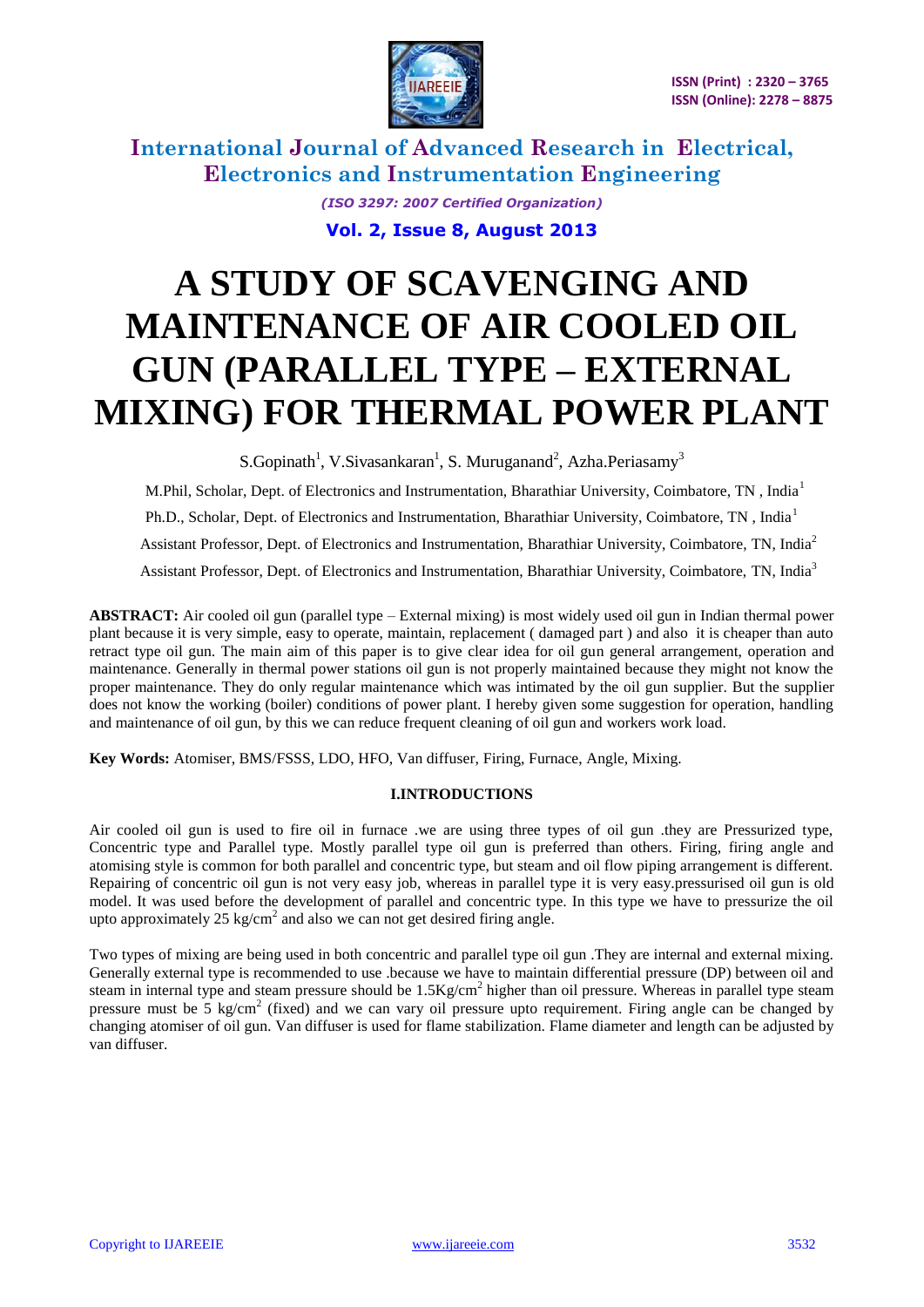

# *(ISO 3297: 2007 Certified Organization)* **Vol. 2, Issue 8, August 2013**



### **II. DESCRIPTION**

Combustion is rapid combination of oxygen with fuel. The oxygen comes from air which contains about 21% by volume. The basic requirements for the efficient combustion of fuel oil is that it should be "Atomized" in to fine particles or droplets for easy ignition and effectively mixed with correct quantity of oxygen in the air. Mixing and burning exactly the right amount of fuel oil and oxygen so that nothing is left over attains perfect combustion. Good combustion requires a proper fuel and air mixture and an initial and sustained ignition source. For effective atomization it is essential that the fuel oil viscosity is low enough for the fuel oil to be divided in to finer particles for effective mixing with oxygen in the air.

Atomiser is capable of firing Light Fuel Oil (LFO) with compressed air atomization and Heavy Fuel Oil (HFO) with steam atomisation. The air-cooled design is robust, simple and replaces successfully the cumbersome Auto Retract mechanism. The oil guns can be left always in the firing position and the cooling air provided protects the atomiser parts from overheating.

### **III .THE OIL GUN ASSEMBLY**

The complete oil gun assembly consists of two major sub-assemblies the stationary part and removable part.

- The stationary part is made up of
- a) Guide Pipe & Diffuser Assembly.
- b) Stationary union assembly and connecting tube.

The stationary part is bolted on to the Wind box by means of mounting plates or flange. The entire assembly can be removed from the Wind box compartment after the removal of the mounting plate bolts.

NOTE: when removing or inserting the assembly, a steel rod or capped pipe should be inserted in the guide pipe to ensure alignment of the seal tube and diffuser with the wind box nozzles.

The guide pipe assembly is welded to the mounting flange. The diffuser is attached to the guide pipe by two links and pivoting extension lever (the burner tilt linkages). A flexible metal seal tube is welded onto the diffuser at the front. The back end of the flexible seal tube slides inside the guide pipe over a short distance. This arrangement adapts the oil gun to the tilting feature of the windbox nozzles.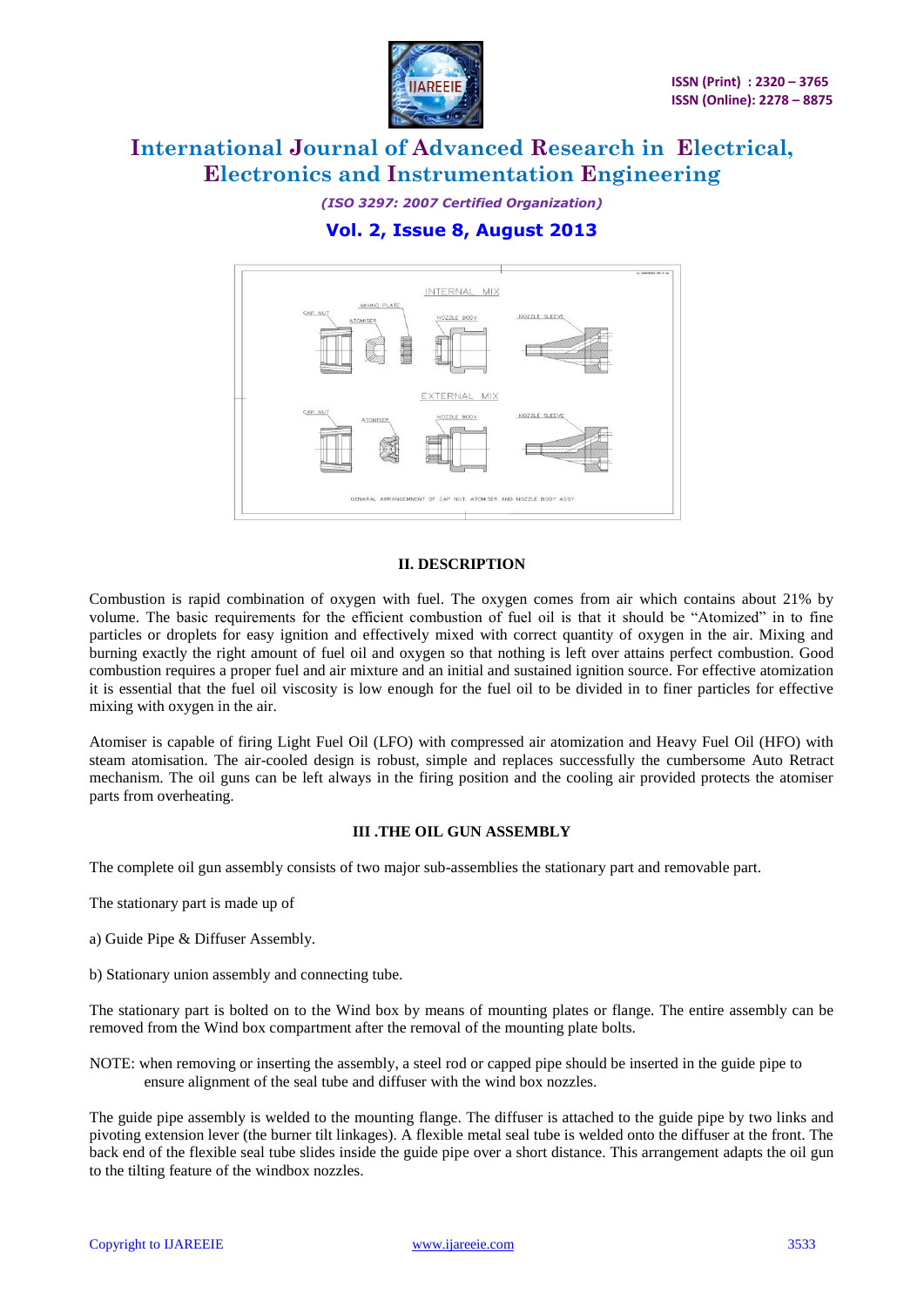

*(ISO 3297: 2007 Certified Organization)* **Vol. 2, Issue 8, August 2013**



The stationary union is welded to a tube called connecting tube. The stationary union provides connection for admission of oil and atomising agent and at the same time couples the removable part. The gun engagement limit switch is actuated by the actuator lever when the oil gun removable part is engaged onto the stationary part and coupled. The limit switch contacts serve to indicate the control system that the oil gun is engaged in position and is ready for firing.

The connecting tube with stationary union is inserted into the guide pipe and welded to it to maintain the specified distance from the diffuser plane.

The removable part of the gun consists of the removable union, two parallel oil gun pipes with flexible portion and nozzle assembly. The purpose of the parallel arrangement of the oil gun pipes is to separate fuel and atomising agent till the mixing point in the atomiser and to minimize temperature effect of one medium on the other. The length of the removable oil gun pipes (**Dimension K or KF**) is predetermined to ensure proper location of the atomiser with respect to the diffuser.

NOTE: The oil gun tip Vs diffuser relationship should be checked on all guns prior to initial operation.



Guides on the outer oil gun pipe maintain the concentric position of the oil gun with respect to stationary part. The flexible tubing adapts the gun to vertical tilting of the wind box nozzle and serves to absorb the differences in expansion between the pipes.

While replacing damaged flexible hose take Utmost care to avoid weld slag inclusions and to maintain the accurate K or KF dimensions.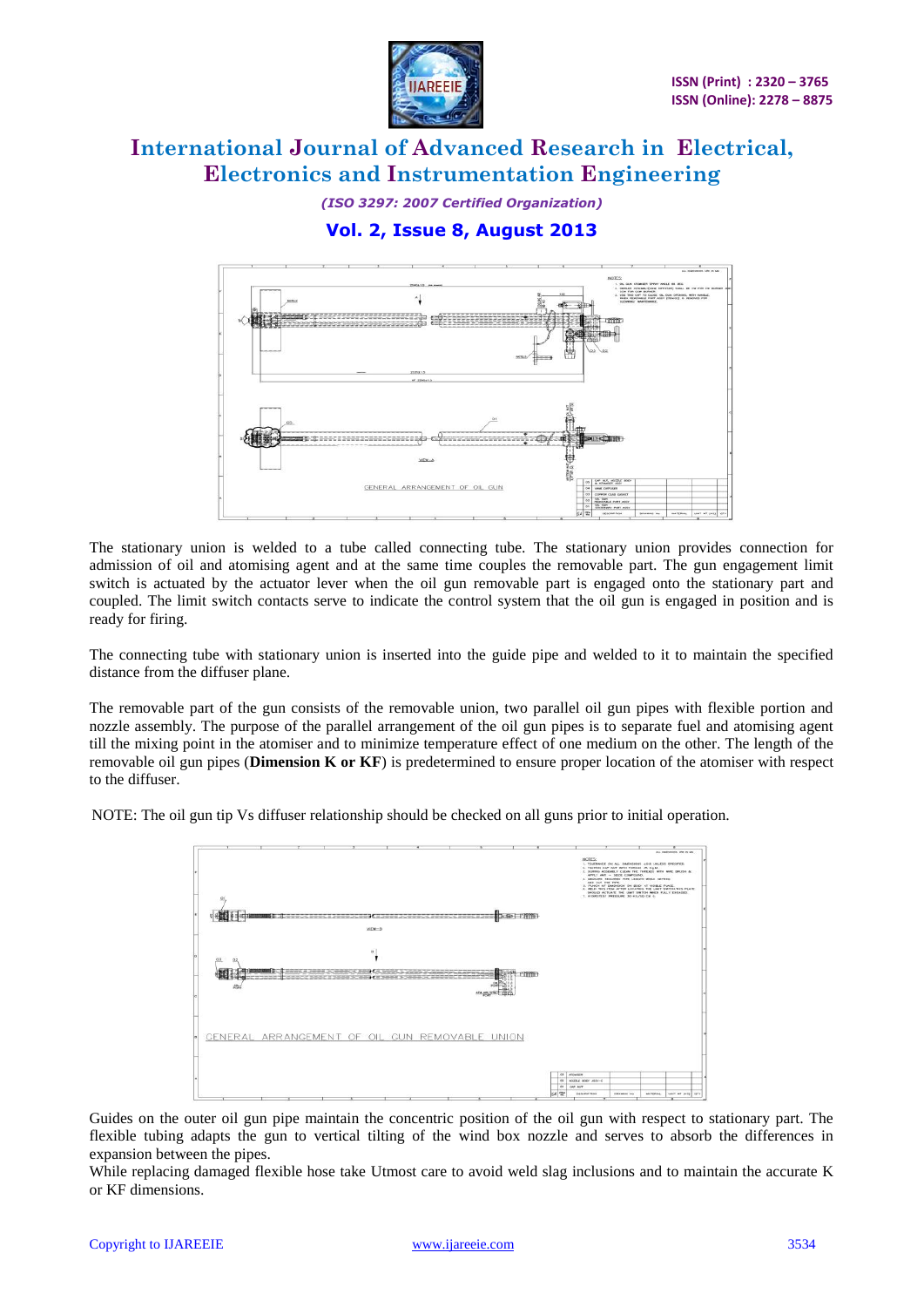

*(ISO 3297: 2007 Certified Organization)* **Vol. 2, Issue 8, August 2013**



The atomising nozzle assembly consists of Spray Plate (Atomiser), which is secured to the nozzle body by means of a cap nut. The atomising agent (Compressed air / Steam) enters the oil gun through the lower part of the stationary union and the oil enters the upper part. They are carried separately through the entire length of the gun by means of two parallel oil gun pipes.

Oil is admitted to outer holes in the spray through the outer row of the holes in the nozzle body. The Atomising agent (compressed air / Steam) passes through the inner holes of the Nozzle body. Oil pass through the outer holes of the spray plate and mixes with the atomising agent which passes through the inner radial holes of spray plate. In this process oil gets atomised.Atomised oil is discharged in to the furnace in the form of a spray. Spray angle can be changed by using different spray plates.

### **IV. COOLING AIR ARRANGEMENT**

The cap nut that holds the atomiser part in the oil gun nozzle body has been provided with holes. The air that flows through the holes remove the heat effectively and keep the atomiser parts cool. The cooling air admission stub is arranged on the connecting tube, near the stationary union.

The cooling air flows through the connecting tube, guide pipe, flexible seal tube and escapes into the furnace through the holes in the cap nut. The diffuser hup has been carefully dimensioned to direct the cooling air fully through the holes of the cap nut. The cooling air is tapped from scanner / oil gun cooling fan and an independent ducting system distributes the air to individual oil guns.

#### **V.OPERATION**

- 1. Oil gun operation is controlled by the BMS/FSSS, which provides for proper operating sequences (gun engagement, valve opening and closing etc), monitors operating conditions (pressures, flow, gun and valves positions, etc.,) and provides for automatic shutdown upon unsatisfactory conditions.
- 2. Regardless of above and supplementary to any features provided by a control system, the following basic rules always apply.
- i. Prior To Initial Firing
- a. Purge the furnace for at least five minutes.
- b. Check fan and damper regulating equipment manually for proper operation through the entire range.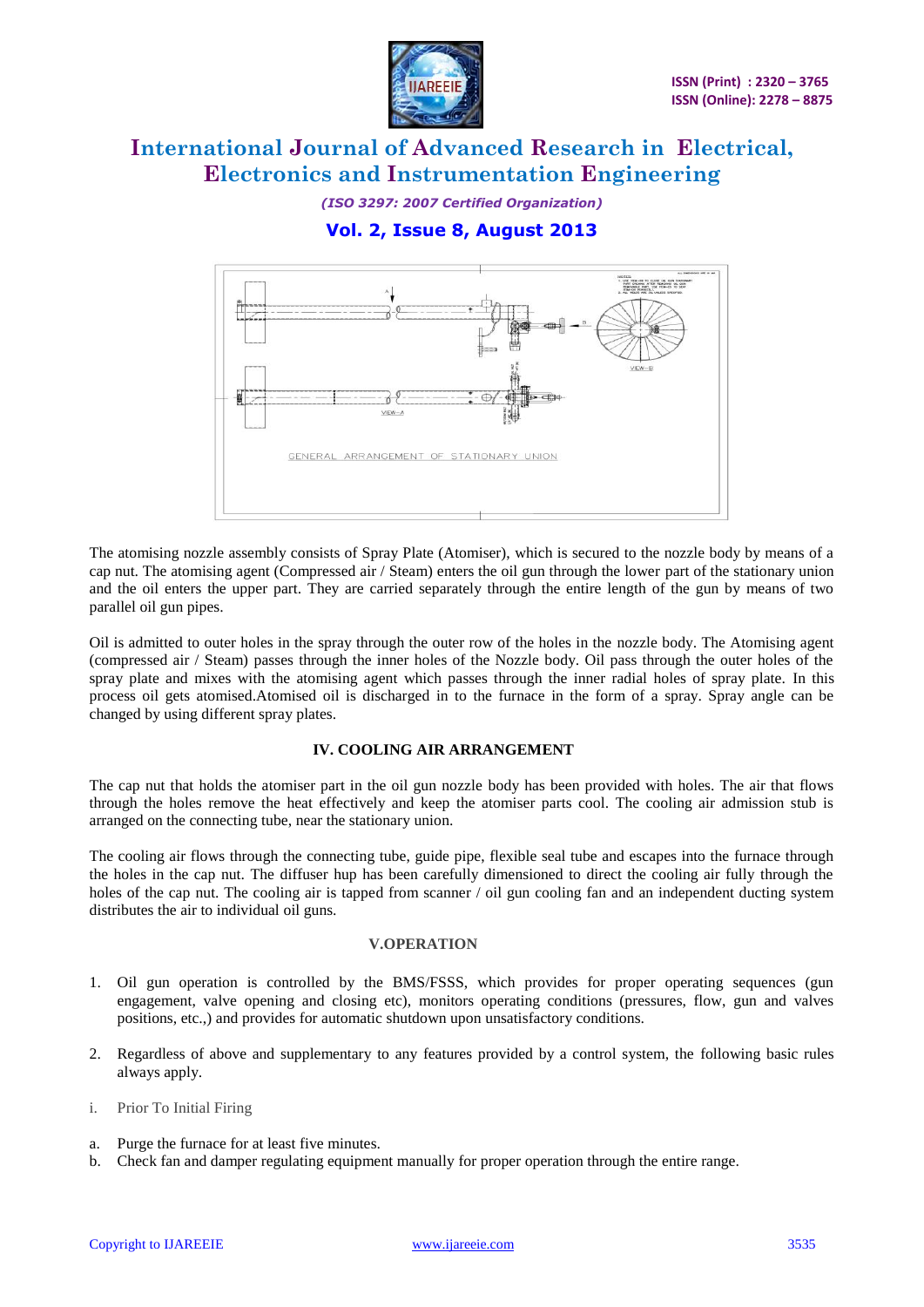

# *(ISO 3297: 2007 Certified Organization)* **Vol. 2, Issue 8, August 2013**

- ii. Make sure that ignitors adjacent to the oil guns to be lit off are operating properly. Always use an ignitor to ignite oil gun. Never attempt to light off one oil gun from another gun in service.
- iii. Use proper setting of the secondary air dampers. The secondary air from the wind box is distributed over the auxiliary air and oil compartment by means of individual dampers. Equally important to the distribution of air is the total amount of air. The best determination of the proper amount of air is by means of flue gas analysis through Orsat measurements.
- iv. Before inserting an oil gun, inspect the gun for the correct tip for the type of atomization selected and for proper assembly of nozzle plates. Make sure that the stationary union gaskets are in place. When lighting off a gun, make sure (by visual observation) ignition takes place immediately after opening the oil supply valve. If ignition does not take place or is very unstable, shut off the oil and remove the gun after scavenging. Do not attempt to relight same gun until the cause of non-ignition has been detected and corrected.
- v. When burning heavy fuel of oil, temperature of oil should be high enough to keep the oil viscosity between 90- 130 SSU (15-20 centistokes). Refer viscosity chart of the Fuel oil used to determine the temperature of oil. Prior to placing heavy oil guns in service, the oil should be recirculated for preheating. Make sure that the recirculation valves are closed / partially throttled before placing the first oil gun in service.
- vi. When putting an oil gun in service, always admit the atomizing agent (compressed air / steam) to the gun before the oil.
- vii. After removing an oil gun from service, scavenge the gun through both sides. After scavenging, close all the valves. Do not leave idle guns inserted without cooling air, when there is fire in the furnace.
- NOTE: Before scavenging an oil gun place the adjacent ignitor in Service. If the adjacent ignitor is not available, do not scavenge the gun, but remove the gun from the pipe and clean it manual.



### **VI .PRE-COMMISSIONING CHECKS**

- 1. All the oil guns shall measure  $K \pm or KF \pm 3mm$  exactly; Inspect; correct and / or report.
- 2. Inspect and correct, if necessary, the B-dimension of the set up tool for  $\pm 1$ mm tolerance. Set up tool is simply a long pipe with dummied removable union and handle. Dimension-B is the length of the pipe portion. The face of the pipe free end corresponds to the cap nut face of the oil gun. Dimensions B equals to KF + 46.5mm for Air Cooled Oil Guns.
- 3. Check for any damages to the flexible seal tube assembly and oil gun assembly hoses.
- 4. Ensure that the limit switch position has been properly aligned for correct actuation when oil gun removable part is engaged.
- 5. Check for any damages to the limit switch.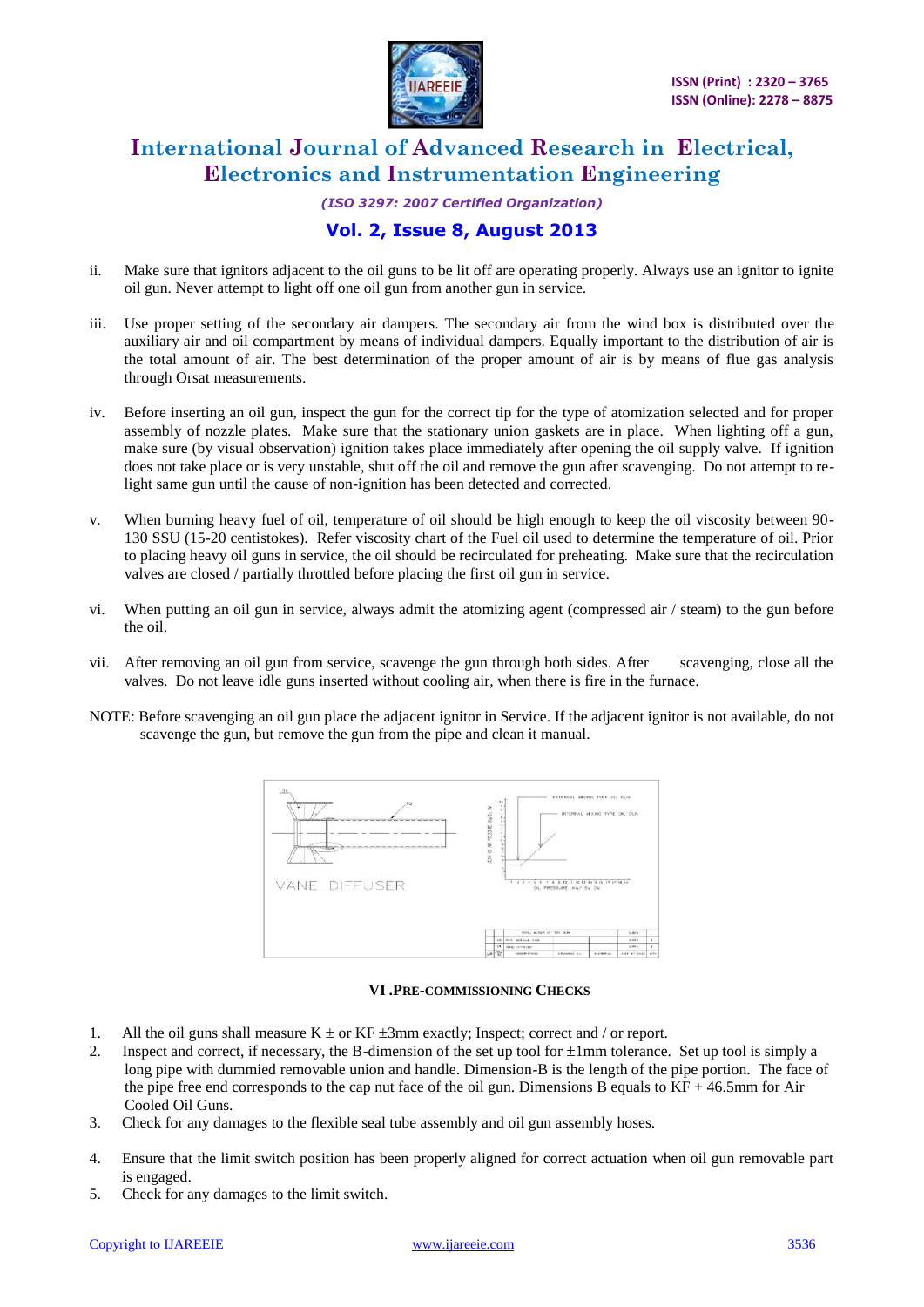

#### *(ISO 3297: 2007 Certified Organization)*

### **Vol. 2, Issue 8, August 2013**

6. Before mounting the oil gun stationary part with wind box, engage the set up tool into the stationary union along with copper clad asbestos gaskets. Inspect for correct disposition of the set up tool face with respect to the diffuser hub for required tolerance; correct it, if required, by breaking the shop weld between connecting tube and guide pipe (Refer to assembly drawing).

- 7. After mounting the oil gun stationary part with wind box, inspect for correct disposition of diffuser with respect to the wind box nozzle outlet plane. Correct it, if required, by breaking the shop weld between the guide pipe flange and guide pipe. (Refer to assembly drawing).
- 8. Ensure that the atomiser nozzles of correct designation, as written down in the technical data section and assembly drawing, have been supplied.
- 9. See that the oil and atomising air connection hoses are connected to the appropriate ports at the stationary union. Plug the unused ports by welding.
- 10. Take care to lay the oil, atomising air / steam connection hoses in freely hanging U-shape without any sharp bend near the end fittings.
- 11. After cooling air connections are made to all oil guns and with all oil guns mounted in position, measure the cooling air pressure at the tapping provided on the connecting pipe, with FD & ID fans running at 30% load. It shall measure not less than 20mm wc, approximately.
- 12. Ensure that the end caps are available to close the stationary union opening when oil guns are removed for maintenance and end caps shall be properly tied to the individual oil gun stationary part.

#### **VII. TROUBLE SHOOTING**

#### IF ATOMIZATION IS POOR

### 1) ATOMISER NOZZLES ARE BLOCKED INTERNALLY

- a. Before commissioning, steam blow / purge oil and atomising air / steam lines.
- b. Remove pipe scale, welding slag and sand used for pipe bending etc., from oil and air / steam holes / slot / passages.
- c. Use compressed air / steam to clear any debris.
- d. Remove any inside carbonized deposits.
- e. Remove carbon growth on atomizer, face or cap nut.
- f. Use paraffin or kerosene or both to wash away heavy oil films or loose carbon deposit.
- g. Use soft metal scrapper to remove heavy carbon deposits.
- h. Do not use hardened scrapper which will spoil metal to metal sealing surfaces.
- i. Do not use abrasive blast equipment or muffle furnace for cleaning atomizer parts.

### 2) BADLY WORN ATOMISER

- a. Check nozzle holes sizes using go and no go pin gauges. The no go pin is normally 101.5% of top limit for the particular nozzle.
- b. The atomiser face should be square and flat. If not, correct the same by lapping with fine carborundum paste.

#### III. ATOMISER PARTS BADLY DAMAGED

- a. Damaged while hammering out of cap nut. Atomiser components should be handled gently. It shall not be manhandled.
- b. Dropped onto floor producing dents on sealing face.
- c. Damaged while cleaning with unsatisfactory tools.
- d. Sealing face lapped on a convex or concave instead of flat lapping plate.
- e. Atomiser worn by clearing on unapproved blast cleaning equipment.
- f. Surface hardness affected by use of muffle furnace to clean off surface carbon.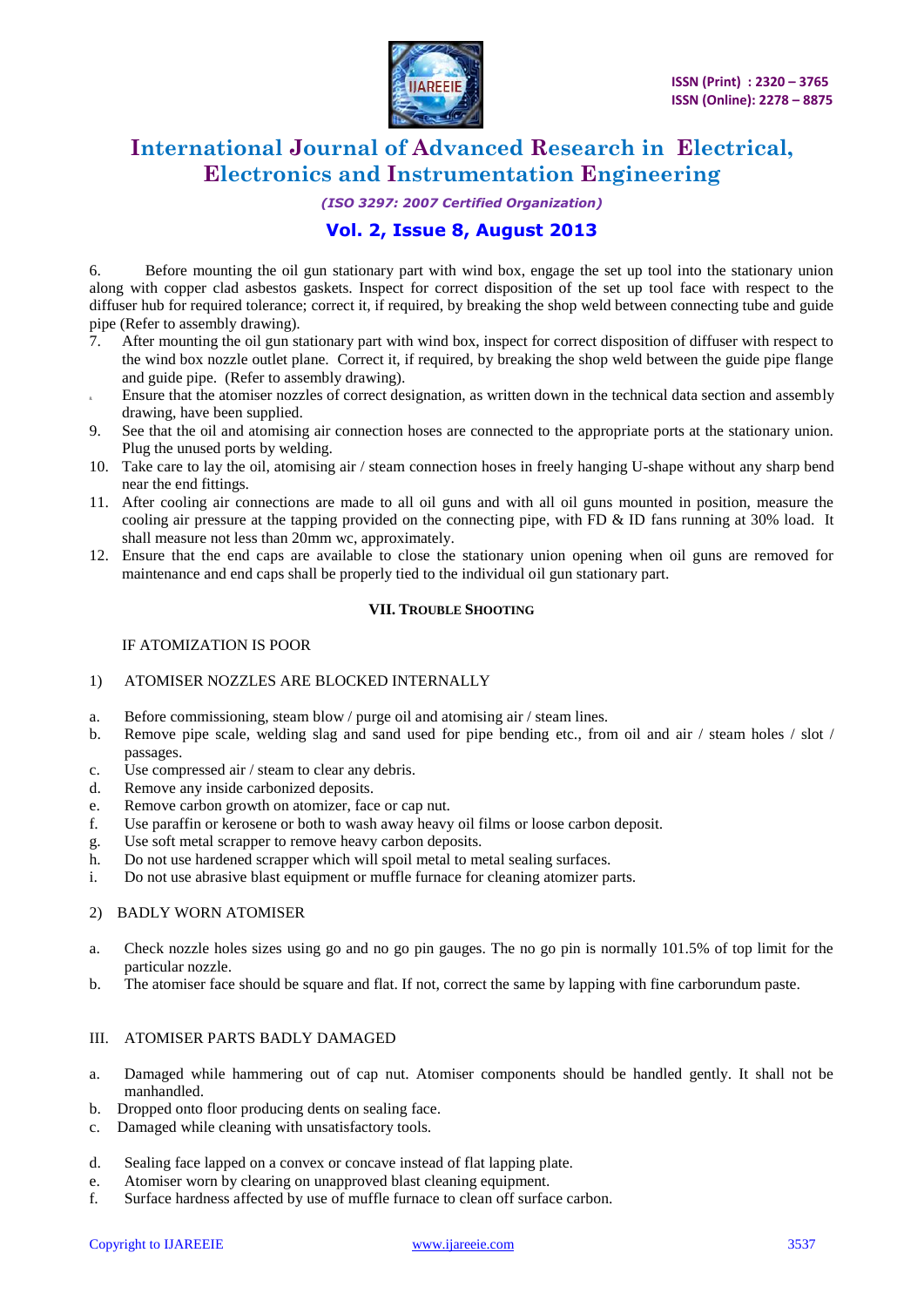

### *(ISO 3297: 2007 Certified Organization)*

# **Vol. 2, Issue 8, August 2013**

- g. Sealing face of oil gun / sprayer end left exposed to damage.
- h. Gun end lapped convex by inexperienced fitter.
- i. Cap nut of oil gun damaged while removing jammed atomiser.
- j. Cleaning cap nut with unsatisfactory tools.
- k. It is false economy to use damaged atomiser parts.

### IV. IMPROPER ASSEMBLY OF ATOMISER PARTS

- a) Oil leakage from cap nut due to
	- Cap nut not tightened;
	- Dirt between metal to metal seal surface:
	- **Assembly of damage atomiser parts / cap nut / gun end.**
- b) Carbon growths on atomiser face and cap nut. Further worsening of atomisation due to oil spray impinging on carbon growths on cap nut resulting in large oil droplets or streams of oil – Dripping of oil from atomiser.
- c) Atomiser is not sealed satisfactorily against oil gun / sprayer and, allowing air cross flow and restricting fuel oil flow.
- d) To disassemble the oil gun easily without damage to atomiser parts such as Back plate, Spray plate and Gun follow the procedure below. Hold the Gun rigidly across the flats adjacent to the cap nut, Loosen cap nut and undo 1 or 2 turns. Using a piece of wood or soft metal, tap the atomiser back into the nut. This procedure keeps the spray plate / atomiser square with the cap nut and prevent wedging. Care must be taken not to drop the atomiser parts when the cap nut finally clears the oil gun.
- e) The cap nut should be tightened properly with the recommended torque value. (20 to 30 kg-m)

#### **VIII.MAINTENANCE**

- a) The threaded portion of the atomizer body should be covered with a non- hardening high temperature lubricating compound. This facilitates subsequent removal. Particular care must however, be taken to ensure that no compound is trapped between the sealing faces.
- b) Lapped atomiser parts must be kept in a plastic or a similar container to prevent damage or scratching of sealing face.

#### **IX.PURGING OF OIL GUN ATOMISER**

- a) Purge the gun for 5 to 10 minutes before withdrawal for maintenance.
- b) Incomplete purging of oil gun will result in carbonization of oil in the gun. Any fuel oil left in the gun, if inadequately cooled, will carbonise due to overheating by furnace radiation.

### **X.PROPER PARAMETERS ATOMISING OF AIR / STEAM**

- a) A variable atomising air / steam, pressure of  $1.50Kg/gq.cm$  (g) above oil pressure is required for internally mixing type atomiser. Atomising air / steam pressure of 5Kg/sq.cm (g) is required for external mixing type atomiser.
- b) The atomising air / steam shall not contain condensate; shall be atleast dry and free of condensate for proper burning of fuel.

#### **XI.CONCLUSION**

The purging of oil gun is done at two times only. When Oil gun is withdrawn from firing, Scavenge is started automatically by Logic (300 Sec) and while removing an oil gun from guide pipe for manual cleaning or some times. Scavenge is initiated by local scavenge pushbutton. An oil gun is not in firing mode i.e., during coal firing (load condition), we may scavenge oil gun for 30 Sec at every 30 minutes. Because during coal firing the unburned coal, ash and other particles will be deposited on surface of atomiser .Slowly this will choke atomiser holes completely. So oil gun can not be taken immediately into service at heat demanding time. In order to avoid choking problem we may